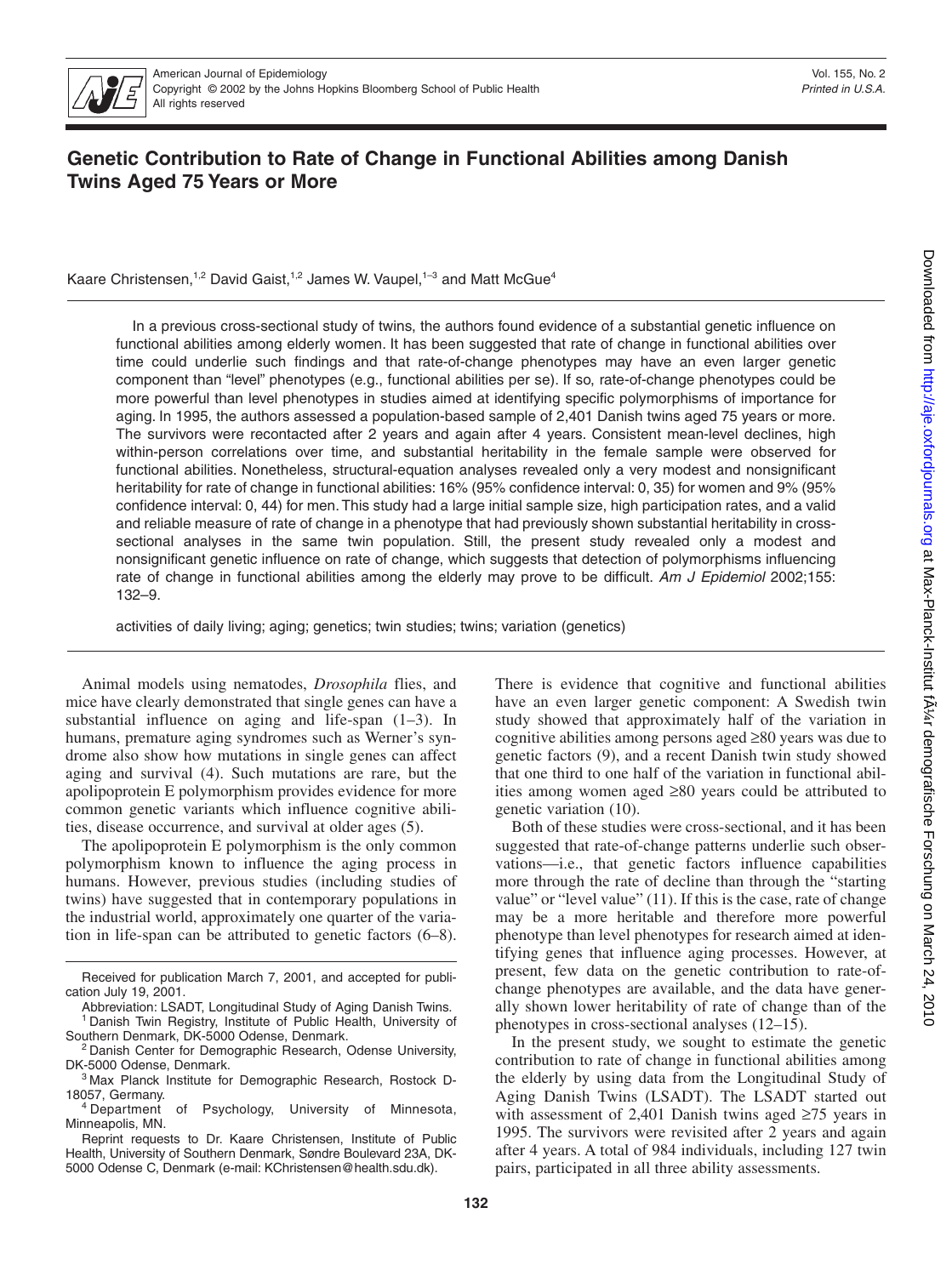# **MATERIALS AND METHODS**

#### **Study population**

The LSADT has previously been described in detail (10, 16–21). In brief, the first wave of the LSADT (LSADT-95) comprised Danish twins who were aged 75 years or more on January 1, 1995, regardless of whether the co-twin was alive. The first wave included 3,099 individuals. Face-toface interviews were completed by 100 interviewers during a 3-month period (February–April 1995). A total of 2,401 interviews were conducted, corresponding to a participation rate of 77 percent. Two years later, the survey was repeated among survivors from the 1995 wave, as well as an additional 779 twins aged 73–76 years. The overall response rate in the 1997 wave of the LSADT (LSADT-97) was 79 percent. In 1999, all surviving 1997 participants were recontacted, and all twins who in the meantime had turned 70 years or more were included in the study population. The third wave of the LSADT (LSADT-99) had an overall participation rate of 70 percent. Mortality follow-up for all participants was conducted through register linkage with the Civil Registration System.

An intrinsic problem in studies of functional and cognitive disabilities among the elderly is that persons with more severe disabilities may not be able to participate in the study interview. Therefore, in this study, proxy interviews were sought when the twin was unable to participate. The fraction of proxy interviews was less than 10 percent in all three surveys.

Of the 2,401 participants in LSADT-95, 421 (18 percent) died before LSADT-97, and 385 (16 percent) refused participation in LSADT-97; this resulted in 1,595 reinterviews. This meant that 81 percent of the surviving 1995 participants were reinterviewed in 1997. Of the 1,595 two-wave participants, 265 (17 percent) died before LSADT-99 and 346 (22 percent) were nonresponders. Thus, 984 individuals participated in all three waves of the study, corresponding to a reinterview rate of 74 percent for the surviving participants from the first two waves (figure 1). These 984 individuals included 133 intact twin pairs and 718 twins who had a deceased or nonparticipating co-twin.

The 2,401 participants in LSADT-95 included a large number of twins whose co-twin had died prior to the survey. Thus, LSADT-95 included only 480 intact twin pairs, 475 of which were same-sex pairs of known zygosity. In 451 of these 475 same-sex twin pairs, both members of the pair completed the 1995 functional ability assessment (54 monozygotic male pairs, 128 monozygotic female pairs, 79 dizygotic male pairs, and 190 dizygotic female pairs). The number of intact twin pairs completing the functional ability assessment dropped to 247 in 1997 (31 monozygotic male pairs, 74 monozygotic female pairs, 38 dizygotic male pairs, and 104 dizygotic female pairs) and 127 in 1999 (17 monozygotic male pairs, 45 monozygotic female pairs, 20 dizygotic male pairs, and 45 dizygotic female pairs).

#### **Functional abilities**

In this study, we used an instrument (Avlund) that has previously been validated in Denmark (10, 22, 23). Assessment of functional abilities was based on self-report,



**FIGURE 1.** Pattern of participation in the Longitudinal Study of Aging Danish Twins, 1995–1999. At intake in 1995, the study population comprised 3,099 Danish twins aged 75 years or more (with or without a living co-twin) who were registered in the population-based Danish Twin Registry. Face-to-face interviews were completed with 2,401 (77%).

which has generally been found to be reliable and valid (24, 25). The Avlund instrument has been described in detail previously, and it has been shown to discriminate between levels of functional ability among community-dwelling elderly persons through questions about tiredness and the need for personal assistance in relation to functional abilities (22, 23). The Avlund instrument was extended to include assessment of the need for medical equipment or aids in relation to functional abilities, based on results showing that equipment and aids can improve functional abilities among the elderly (26). All of the items from the Katz index of Activities of Daily Living were included (27), as well as questions about the ability to see and hear and the ability to engage in more demanding activities such as running (10).

For identification of meaningful quantitative subscales, the 26 items were factor-analyzed in the total LSADT-95 twin sample. All functional ability items were rated on a scale of 1 to 4, with the following response options:  $4 = \text{can}$  $d$ o without fatigue;  $3 = \text{can do with fatigue or minor diffi-}$ culties;  $2 = \text{can do with an aid or with major difficulties};$ and  $1 =$  cannot do. In the factor analyses, three factors had an eigenvalue of more than 1, but few of the items loaded on the third factor. Therefore, a two-factor solution was adopted. The first factor loaded highest on items dealing with the ability to walk, run, climb stairs, and carry weights and was interpreted to reflect a dimension of strength. The second factor loaded highest on items dealing with the ability to dress and wash oneself and get into and out of bed; this factor was interpreted to reflect a dimension of agility.

Scores for the two dimensions were calculated by taking the average response of items that loaded highest on the factor or had been judged to be relevant for that dimension. The internal consistency reliability estimate for the strength scale was 0.93 in both the male and female samples for both the in-person interviews and the proxy interviews. The reliability estimates for the agility scale were also the same for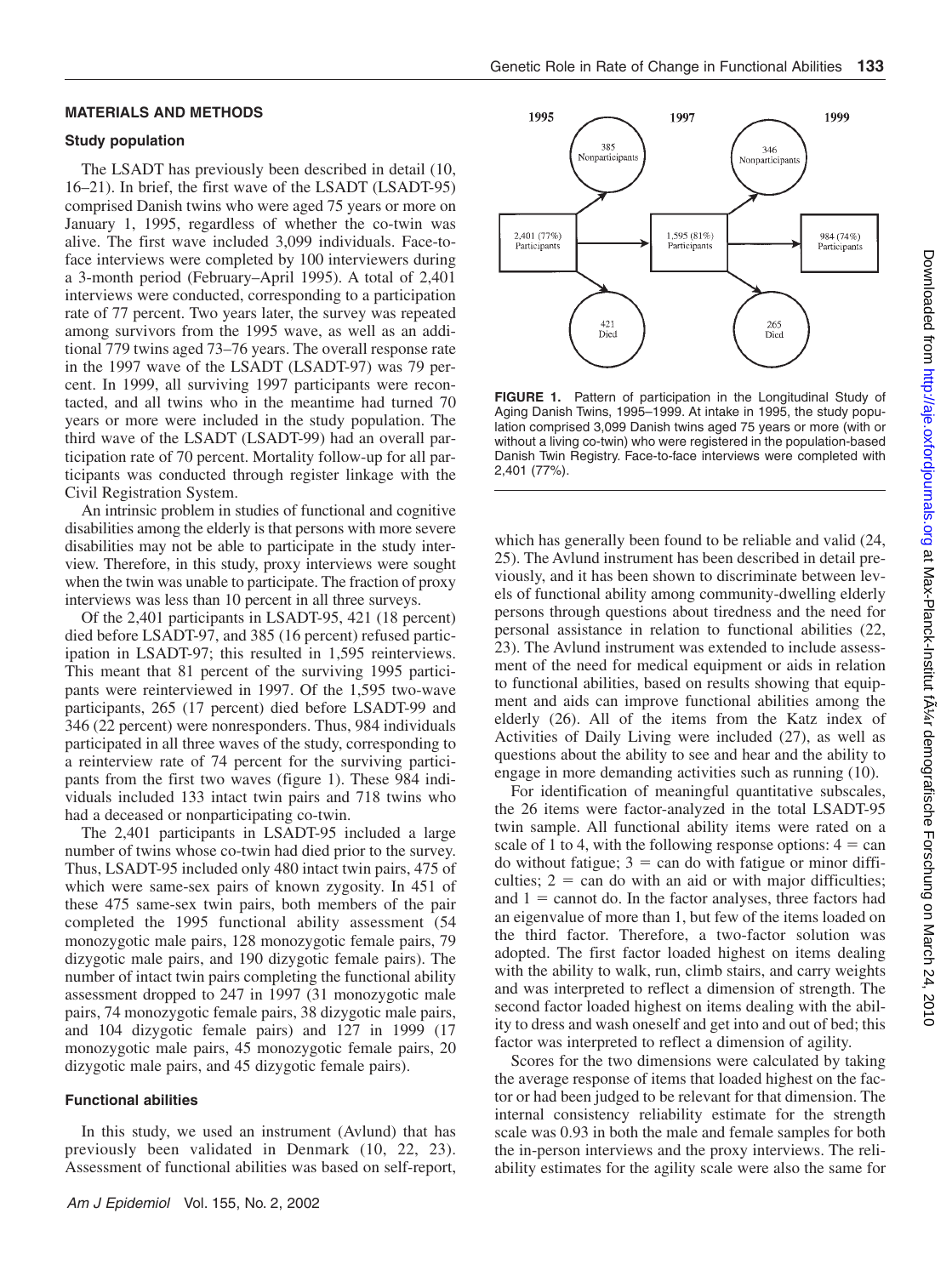men and women and equaled 0.91 for the in-person interview and 0.93 for the proxy interview. These values indicate very reliable scales. The correlation between the strength scale and the agility scale was 0.77. The later surveys yielded very similar results.

In this study, we focused on the strength scale, since the small variability in the agility scale led to its being dropped from the assessment in 1999. Rate of change for an individual was measured as the regression slope of the three strength scores on time of assessment separately for each individual. Because the three assessments were equally spaced 2 years apart, the slope is mathematically equivalent to the difference between the 1999 and 1995 scores.

### **Analysis of twin similarity**

*Classical analyses.* In humans, two types of twinning occur: monozygotic and dizygotic. Monozygotic (identical) twins share all of their genetic material, and dizygotic (fraternal) twins, like ordinary siblings, share, on average, 50 percent of their genes (i.e., 50 percent of their genes are identical by descent). In the classical twin study, monozygotic and dizygotic intraclass correlations for a given trait are compared. A significantly higher correlation in monozygotic twins indicates that genetic factors play an etiologic role.

To estimate the heritability of the functional ability scales (i.e., the proportion of the population variance attributable to genetic variation) in this study, we analyzed the twin data using standard biometric models (28). In such a case, the total variance (*V*) in a scale is decomposed as  $V = A + D +$  $C + E$ , where *A* refers to the variance contribution of additive genetic effects, *D* refers to the variance contribution of genetic effects due to dominance (intralocus interaction), *C* refers to the variance contribution of shared environmental effects (i.e., environmental factors that are shared by twins reared together and are thus a source of their similarity), and *E* refers to the variance contribution of nonshared environmental effects (i.e., environmental factors that are not shared by twins reared together and are thus a source of their dissimilarity). Assuming that shared environmental effects contribute equally to the resemblance of monozygotic (MZ) and dizygotic (DZ) twins, the expected twin covariances under this model are given by  $Cov(MZ) = A + D + C$  and  $Cov(DZ) = (\frac{1}{2}A + (\frac{1}{4}D + C)$ . Previous analysis of the 1995 data indicated that the functional ability data could be fitted adequately with a model that included only additive genetic (*A*) and nonshared environmental effects (*E*) that varied in magnitude in the male and female subsamples (10). Consequently, in the current analysis, only *AE* models were fitted to the twin data separately in the male and female subsamples. Prior to model-fitting analysis, the observed twin variances and covariances were stratified by sex. For correction of unequal variances between twin 1 and twin 2 in the smaller subgroups, the data were double-entered, and the degrees of freedom were adjusted accordingly.

*Growth model.* For assessment of the contribution of genetic factors to functional ability at each of the individual assessments as well as rate of change in functional ability across assessments, a "growth" model was fitted to the

observed twin data (29). The model we fitted is depicted in figure 2 at the phenotypic level. Specifically, variation at each assessment was decomposed into the contribution of up to three factors: a level effect (equivalent to the average functional ability across assessments), a slope effect (equivalent to the difference in functional ability between the last and first assessments), and a residual effect.

The model in figure 2 was applied to the twin data assuming the biometric decomposition given above for each of the phenotypic factors (e.g., level, slope). Again only *AE* models were fitted to the twin data, with models being fitted separately in the male and female samples. Biometric models were fitted to the twin data using the maximum likelihood procedure implemented in the Mx software package (30). To account for attrition effects, twins lost to follow-up were treated as missing in the specification of the likelihood. Thus, observations lost to follow-up was treated as missing at random in the analysis (31). Prior to model-fitting, twin means, variances, and correlations for the various phenotypes were estimated using the same likelihood procedure. Likelihood-based 95 percent confidence interval estimates of parameters were computed using the procedures described by Neale and Miller (32).

#### **RESULTS**

Among the 984 individuals participating in all three assessments, 966 (98 percent) had a valid strength score from all three waves. This left 127 intact twin pairs (62 monozygotic pairs and 65 dizygotic pairs) for rate-ofchange twin analyses.

Table 1 documents that even at the single-item level, functional abilities showed a systematic decline in mean score over time accompanied by a high within-person corre-



**FIGURE 2.** "Growth" model that was the basis of a biometric analysis of longitudinal data on functional abilities, Longitudinal Study of Aging Danish Twins, 1995–1997. The model includes phenotypes (*P* ) that are functional ability scores at each wave of assessment (1995, 1997, and 1999). These scores are represented as being the result of three factors: a level effect (which was parameterized as the average score over assessments), a slope effect (which is equivalent to the difference between the last and first assessments), and a residual (*R*) (which reflects deviations from linearity).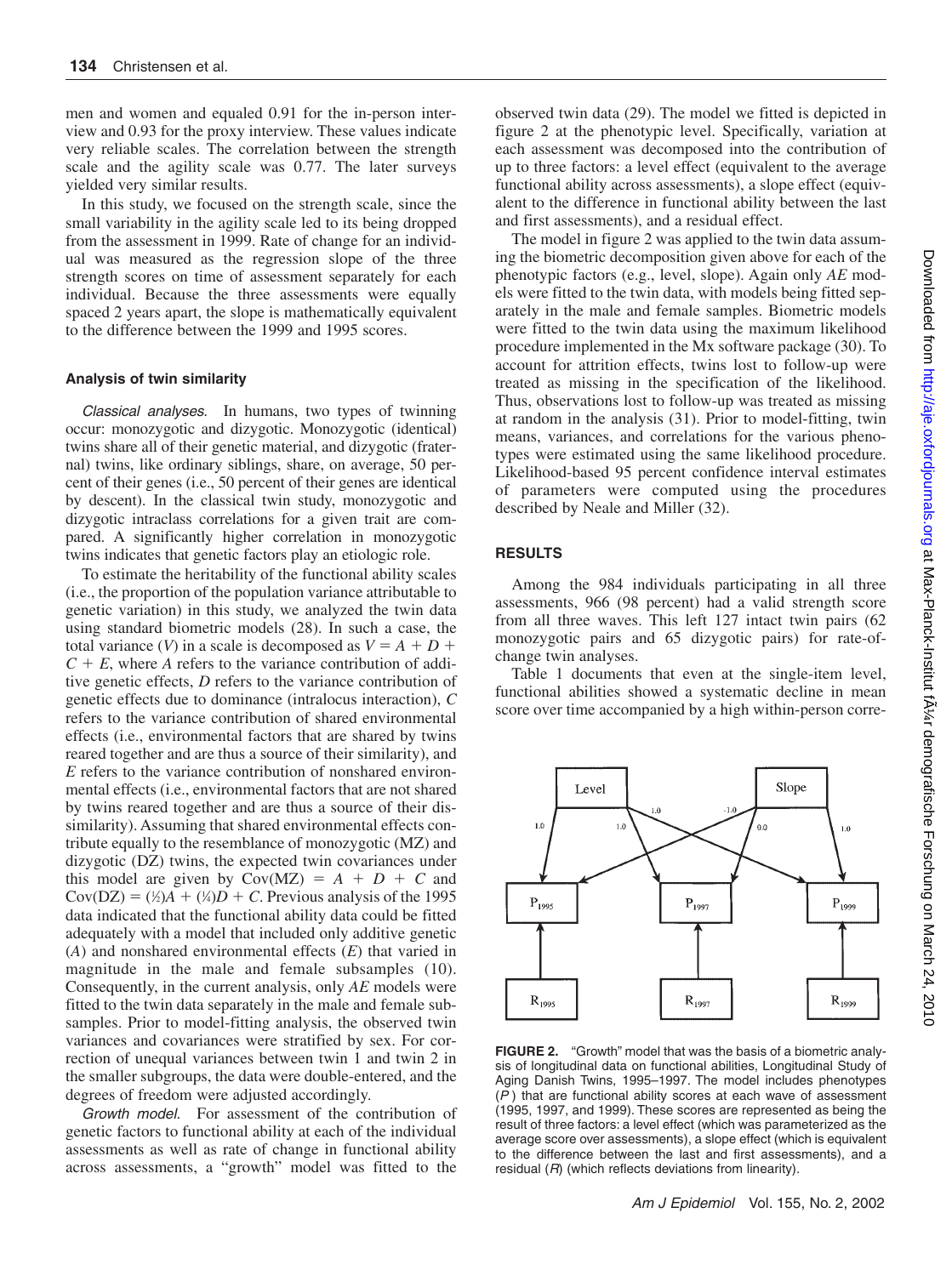|                                         |      |                 |      | Mean score* |      |      |          |          | Within-person correlation in score |
|-----------------------------------------|------|-----------------|------|-------------|------|------|----------|----------|------------------------------------|
| Functional ability                      |      | 1995            |      | 1997        |      | 1999 | $1995 -$ | $1995 -$ | 1997-                              |
|                                         | Mean | SD <sup>+</sup> | Mean | <b>SD</b>   | Mean | SD   | 1997     | 1999     | 1999                               |
| Walk around in the house                | 3.76 | 0.65            | 3.68 | 0.74        | 3.49 | 0.93 | 0.63     | 0.55     | 0.67                               |
| Walk up and down stairs one floor       | 3.58 | 0.85            | 3.84 | 1.00        | 3.12 | 1.16 | 0.67     | 0.59     | 0.68                               |
| Walk up stairs to the second floor      | 3.34 | 1.03            | 3.05 | 1.16        | 2.80 | 1.26 | 0.64     | 0.55     | 0.64                               |
| Get outdoors                            | 3.57 | 0.84            | 3.41 | 0.95        | 3.17 | 1.09 | 0.60     | 0.54     | 0.62                               |
| Walk 400 m without resting              | 3.58 | 0.90            | 3.33 | 1.11        | 3.02 | 1.27 | 0.63     | 0.52     | 0.63                               |
| Do light exercise                       | 3.13 | 1.21            | 2.82 | 1.32        | 2.69 | 1.36 | 0.51     | 0.46     | 0.56                               |
| Do hard exercise                        | 1.78 | 1.15            | 1.67 | 1.12        | 1.54 | 1.03 | 0.41     | 0.38     | 0.40                               |
| Walk in nice weather for 1/2-1 hour     | 3.11 | 1.10            | 2.99 | 1.24        | 2.81 | 1.29 | 0.63     | 0.57     | 0.63                               |
| Walk in bad weather for 1/2-1 hour      | 3.10 | 1.25            | 2.70 | 1.35        | 2.48 | 1.38 | 0.62     | 0.54     | 0.62                               |
| Run 100 m                               | 2.04 | 1.29            | 1.70 | 1.14        | 1.12 | 0.58 | 0.62     | 0.42     | 0.53                               |
| Carry 5 kg                              | 3.29 | 1.11            | 2.98 | 1.26        | 2.78 | 1.32 | 0.61     | 0.55     | 0.66                               |
| Strength score (mean of above 11 items) | 3.14 | 0.79            | 2.89 | 0.86        | 2.65 | 0.91 | 0.79     | 0.73     | 0.82                               |

#### **TABLE 1. Functional ability scores for 966 individuals participating in three waves of the Longitudinal Study of Aging Danish Twins, 1995–1999**

\* For each item and for the summary strength score, the maximum score was 4.0, corresponding to being able to do the activity without any limitation; the minimum score was 1.0, corresponding to not being able to perform the activity at all.

† SD, standard deviation.

lation. As expected, this pattern is even more clear for the summary strength score, which showed a decline of one quarter to one third of a standard deviation for every 2-year period and a within-person correlation of approximately 0.8 for both the 2-year interval and the 4-year interval. A similar pattern was found for all of the age and sex groups shown in table 2.

On the basis of the sign of the regression slope, it was found that 76.5 percent of the 966 participants declined in strength score, while 9.8 percent had no change and 7.9 percent improved their performance. The regression slope did not correlate with sex  $(r = -0.07)$ , not significant), and it correlated only to a small degree with age at intake  $(r = 0.14,$  $p < 0.05$ ).

Table 3 shows the strength scores stratified for participation in the follow-up studies. The twins who died between two interview waves had, in their last assessment, an average strength score approximately one standard deviation below that of the individuals who did not die between two waves. Furthermore, twins who died between 1997 and 1999 showed a greater decline between 1995 and 1997 than twins who survived, which is consistent with a pattern of terminal decline. Alternatively, the surviving nonparticipants, in their last assessment, had scores only slightly lower than those of the individuals who participated in the next wave.

Table 4 gives mean values and correlations for the four sex/zygosity twin-pair samples at each assessment. All four twin groups showed mean-level performance declines of approximately one third of a standard deviation for each 2 year retest interval. There was also consistent evidence for a modest increase in variance over time. The twin correlations

**TABLE 2. Strength scores for 966 individuals participating in three waves of the Longitudinal Study of Aging Danish Twins, 1995–1999**

|                                      |                        |      |                 |      | Mean strength score* |      |           |       |          | Within-person correlation in score |
|--------------------------------------|------------------------|------|-----------------|------|----------------------|------|-----------|-------|----------|------------------------------------|
| Sex and age group<br>(years) in 1995 | No. of<br>participants |      | 1995            |      | 1997                 |      | 1999      | 1995- | $1995 -$ | $1997 -$                           |
|                                      |                        | Mean | SD <sup>+</sup> | Mean | <b>SD</b>            | Mean | <b>SD</b> | 1997  | 1999     | 1999                               |
| Males                                |                        |      |                 |      |                      |      |           |       |          |                                    |
| $75 - 79$                            | 166                    | 3.49 | 0.57            | 3.27 | 0.78                 | 2.99 | 0.85      | 0.77  | 0.64     | 0.74                               |
| $80 - 84$                            | 117                    | 3.25 | 0.80            | 3.00 | 0.89                 | 2.72 | 0.92      | 0.80  | 0.75     | 0.86                               |
| 85-89                                | 51                     | 2.82 | 0.84            | 2.66 | 0.89                 | 2.23 | 0.90      | 0.85  | 0.63     | 0.74                               |
| $\geq 90$                            | 5                      | 2.52 | 0.98            | 2.30 | 0.98                 | 1.96 | 0.84      |       |          |                                    |
| Females                              |                        |      |                 |      |                      |      |           |       |          |                                    |
| $75 - 79$                            | 313                    | 3.28 | 0.71            | 3.06 | 0.79                 | 2.88 | 0.82      | 0.77  | 0.74     | 0.83                               |
| $80 - 84$                            | 198                    | 2.90 | 0.79            | 2.69 | 0.79                 | 2.46 | 0.87      | 0.73  | 0.67     | 0.79                               |
| $85 - 89$                            | 100                    | 2.66 | 0.83            | 2.29 | 0.82                 | 2.07 | 0.82      | 0.76  | 0.68     | 0.77                               |
| ≥90                                  | 16                     | 2.64 | 0.70            | 2.23 | 0.73                 | 1.29 | 0.72      | 0.82  | 0.73     | 0.66                               |

\* For each item and for the summary strength score, the maximum score was 4.0, corresponding to being able to do the activity without any limitation; the minimum score was 1.0, corresponding to not being able to perform the activity at all.

† SD, standard deviation.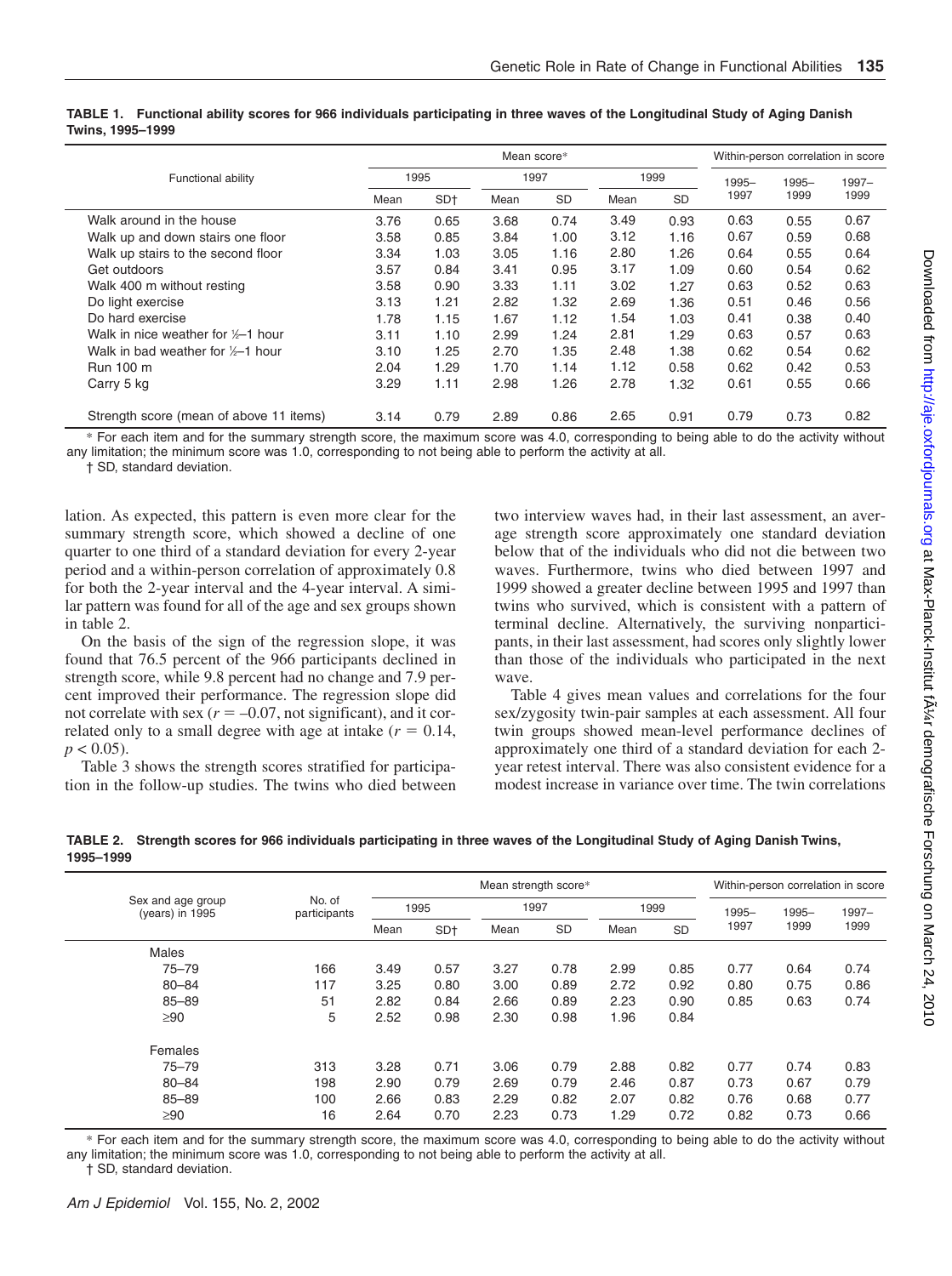#### **TABLE 3. Strength scores for participants in the Longitudinal Study of Aging Danish Twins, according to participation in followup studies in 1997 and 1999, 1995–1999\***

|                                                  | Mean age (years)<br>in 1995 |     |                   |                |           | Mean strength score† |      |                |      |
|--------------------------------------------------|-----------------------------|-----|-------------------|----------------|-----------|----------------------|------|----------------|------|
| Status and reason for nonparticipation           | Mean or                     |     | $%$ of<br>females |                | 1995      |                      | 1997 | 1999           |      |
|                                                  | no.                         | SD‡ |                   | Mean or<br>no. | <b>SD</b> | Mean or<br>no.       | SD   | Mean or<br>no. | SD   |
| Participated in all three waves                  |                             |     |                   |                |           |                      |      |                |      |
| Age<br>No. of subjects                           | 80.3<br>984                 | 4.2 | 65                | 3.13<br>983    | 0.79      | 2.88<br>983          | 0.86 | 2.65<br>968    | 0.91 |
| Dropped out between 1997 and 1999<br><b>Died</b> |                             |     |                   |                |           |                      |      |                |      |
| Age<br>No. of subjects<br>Refused                | 82.9<br>265                 | 5.0 | 60                | 2.52<br>264    | 0.92      | 1.95<br>263          | 0.85 |                |      |
| Age<br>No. of subjects                           | 81.0<br>346                 | 4.6 | 69                | 2.82<br>344    | 0.89      | 2.56<br>346          | 0.95 |                |      |
| Dropped out between 1995 and 1997<br><b>Died</b> |                             |     |                   |                |           |                      |      |                |      |
| Age<br>No. of subjects<br>Refused                | 83.6<br>421                 | 5.3 | 56                | 2.04<br>415    | 0.94      |                      |      |                |      |
| Age<br>No. of subjects                           | 81.4<br>385                 | 4.6 | 69                | 2.78<br>378    | 0.90      |                      |      |                |      |

\* A total of 966 persons had a valid score from all three waves. Available data for all 984 participants are included in the table.

† For each item and for the summary strength score, the maximum score was 4.0, corresponding to being able to do the activity without any limitation; the minimum score was 1.0, corresponding to not being able to perform the activity at all.

‡ SD, standard deviation.

were generally consistent across assessment points. In the male sample, there was very little evidence for twin similarity, since none of the estimated correlations were statistically significant (as judged by the width of the corresponding 95 percent confidence intervals) and the monozygotic and dizygotic correlations were generally similar; this suggests minimal genetic effects. In contrast, for the female sample, the monozygotic correlation exceeded the dizygotic correlation at each assessment, and both correlations were statistically significant. In each of the three assessments (1995, 1997, and 1999), the female monozygotic correlation was in the range of 0.40–0.42, while the corresponding range for the female dizygotic correlation was 0.22–0.27; this suggests moderate genetic effects. The male participant sample in our study was small because of the poorer survival rate of men relative to women, not because of differences in participation rates. Although heritability estimates were uniformly low in the male participant sample, the size of the sample was not sufficiently large to allow for precise estimates of heritability, as is reflected in the large confidence intervals.

Also shown in table 4 are the estimated twin correlations for the level and slope parameters. The level correlations are comparable to the correlations observed at the individual assessments, which suggests that aggregating across assessments had little impact on twin similarity. Thus, correlations were low, were not statistically significant, and differed minimally between monozygotic and dizygotic twins in the

male sample; but correlations were moderate, were statistically significant, and showed the expected monozygoticdizygotic difference in the female sample. Correlations for the slope parameter also evidenced the same pattern of male-female difference, although the slope correlations were overall much lower than the level correlations. This suggests that if there are genetic influences on rate of change in functional ability, the magnitude of those influences is much smaller than that for overall level.

The results of fitting the growth model to the twin data are summarized in table 5 in terms of the estimates of heritability (with associated confidence intervals). Because there was a significant difference in parameter estimates in the male and female samples ( $\chi^2 = 27.9$ , 12 df;  $p = 0.006$ ), estimates are given separately for men and women. Heritability estimates were uniformly low and nonsignificant in the male sample. In the female sample, heritability was 43–44 percent for individual assessments and 48 percent for the level parameter. However, estimated heritability for the slope parameter was statistically nonsignificant in both the female sample and the male sample.

# **DISCUSSION**

Using a population cohort of Danish twins initially aged ≥75 years who were assessed in three waves over a 4-year period, we found little evidence for heritable effects on rate of change in functional abilities. In men, the proportion of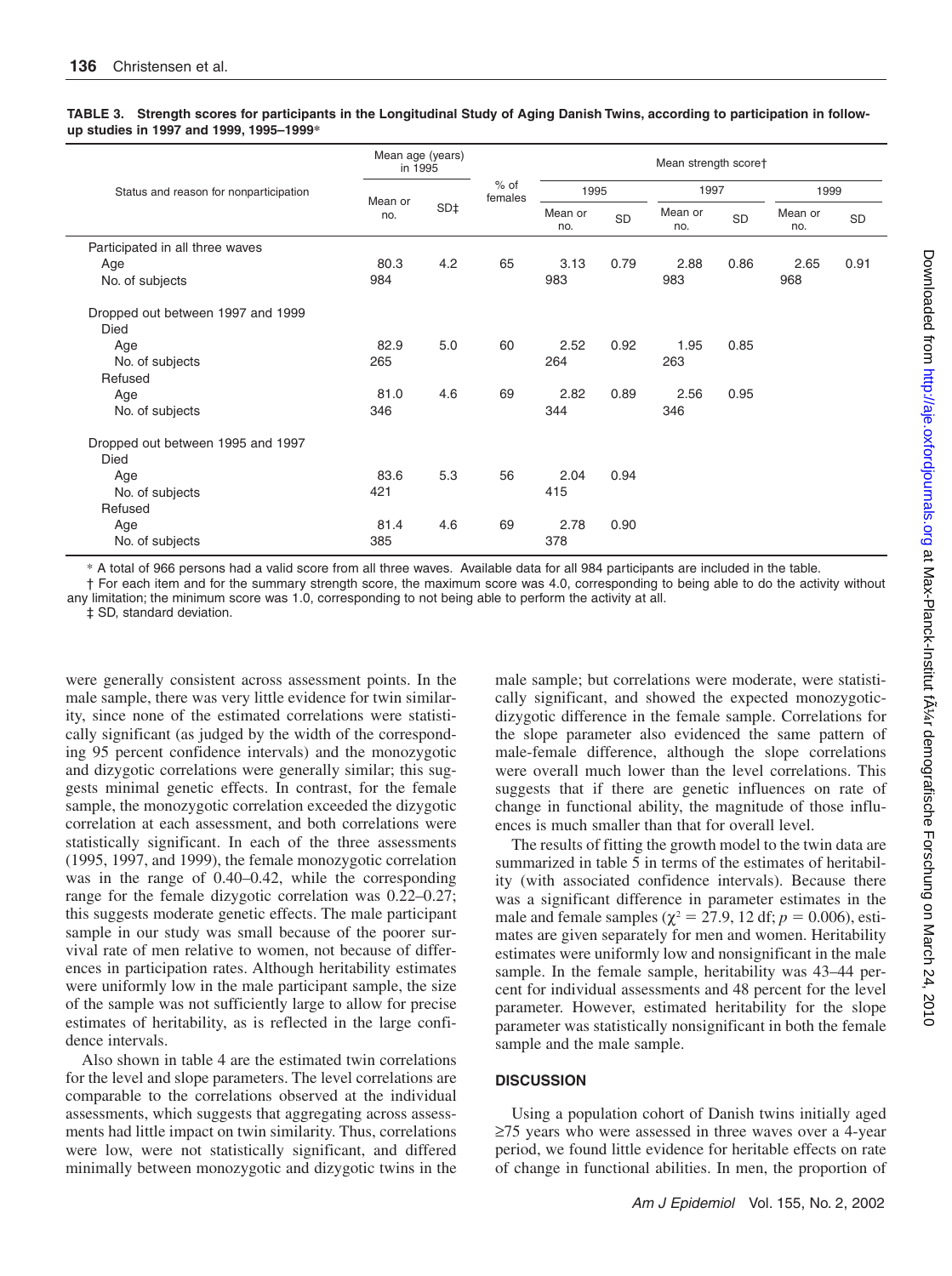| 1995-1999               |               |                      |      |                                     | TABLE 4. Strength scores* and twin intraclass corre                                |                 |               |                     |                                     | elations for strength scores among twin pairs participating in the Longitudinal Study of Aging Danish Twins,                                 |                 |                       |                             |                                     |                            |                |                              |                              |                              |                                                                            |
|-------------------------|---------------|----------------------|------|-------------------------------------|------------------------------------------------------------------------------------|-----------------|---------------|---------------------|-------------------------------------|----------------------------------------------------------------------------------------------------------------------------------------------|-----------------|-----------------------|-----------------------------|-------------------------------------|----------------------------|----------------|------------------------------|------------------------------|------------------------------|----------------------------------------------------------------------------|
|                         |               |                      | 1995 |                                     |                                                                                    |                 |               | 1997                |                                     |                                                                                                                                              |                 |                       | 1999                        |                                     |                            |                |                              | All three study waves        |                              |                                                                            |
|                         | pairs         | score<br>No. of Mean | 55   | class<br>corre-<br>lation<br>Intra- | $rac{6}{6}$                                                                        | No. of<br>pairs | Mean<br>score | 60                  | class<br>corre-<br>lation<br>Intra- | စ္တီ ၀                                                                                                                                       | No. of<br>pairs | Mean<br>score         | 69                          | class<br>corre-<br>lation<br>Intra- | စိစီ<br>ဝ                  | No.of<br>pairs | correla-<br>tion‡,§<br>Level | 95%<br>O                     | Slope<br>correla-<br>tion‡,¶ | န္တီ ၀                                                                     |
| NZT<br>DZT<br>Males     |               | 3.2                  | 0.77 | $-0.02$                             | $-0.28, 0.24$                                                                      | 58<br>38        | 2.8           |                     | 0.07                                | $-0.25, 0.37$<br>$-0.15, 0.35$                                                                                                               | $\frac{7}{20}$  |                       |                             |                                     | −0.59<br>−<br>−            |                |                              |                              |                              | $-0.19, 0.41$ $-0.10$ $-0.57, 0.42$<br>$-0.19, 0.30$ $-0.06$ $-0.40, 0.30$ |
|                         | 79            | 3.0                  | 0.89 | 0.01                                | $-0.21, 0.23$                                                                      |                 | 2.7           | $\frac{0.98}{0.08}$ | $\overline{0}$ .11                  |                                                                                                                                              |                 | 2. 4<br>2. 4          | $\frac{1}{2}$ $\frac{1}{2}$ | 0.23<br>0.03                        |                            | $\overline{c}$ | $\frac{2}{3}$ 8              |                              |                              |                                                                            |
| Females<br>≊            | 128           | <u>ვ (</u>           | 0.88 | 0.42                                | 0.27, 0.55                                                                         | $\frac{10}{4}$  |               | 0.89                | 0.40                                | 0.22, 0.35<br>0.08, 0.38                                                                                                                     | 45<br>45        |                       | 0.92                        | 0.40                                | 0.20, 0.58<br>$-0.28$ , 34 | 45             | 0.44                         | $0.27, 0.58$<br>$0.15, 0.43$ | 0.27                         | $0.002, 0.50$<br>$-0.27, 0.18$                                             |
|                         | $\frac{8}{2}$ | $\frac{8}{2}$        | 0.89 | 0.22                                | 0.08, 0.35                                                                         |                 | 27<br>28      | 0.92                | 0.24                                |                                                                                                                                              |                 | 5<br>2<br>2<br>2<br>2 | 0.96                        | 0.27                                | 0.10, 0.43                 |                | 0.29                         |                              | $-0.05$                      |                                                                            |
|                         |               |                      |      |                                     | * For the summary strength score, the maximum score was                            |                 |               |                     |                                     | 4.0, corresponding to being able to do activities without any limitation; the minimum score was 1.0, corresponding to not being able to per- |                 |                       |                             |                                     |                            |                |                              |                              |                              |                                                                            |
| form activities at all. |               |                      |      |                                     |                                                                                    |                 |               |                     |                                     |                                                                                                                                              |                 |                       |                             |                                     |                            |                |                              |                              |                              |                                                                            |
|                         |               |                      |      |                                     | † SD, standard deviation; CI, confidence interval; MZ, monozygotic; DZ, dizygotic. |                 |               |                     |                                     |                                                                                                                                              |                 |                       |                             |                                     |                            |                |                              |                              |                              |                                                                            |

intraclass correlation. ‡ Intraclass correlation.

§ Sum of strength scores in 1995, 1997, and 1999. Sum of strength scores in 1995, 1997, and 1999.

¶ Calculated as the regression slope based on strength scores in 1995, 1997, and 1999. Calculated as the regression slope based on strength scores in 1995, 1997, and 1999

variance in the rate-of-change measure that was associated with genetic factors (i.e., heritability) was only 9 percent; the comparable value in the female sample was only 16 percent. Neither heritability estimate was statistically significant. The failure to find heritable influences on our measure of rate of change in functional abilities was unexpected, given that the measure did reliably assess rate of change in functional abilities at the individual level and was moderately heritable (at least in the female sample) at each individual wave of assessment.

Twin studies in the very old can be influenced by selective survival. Functional abilities are correlated with survival; furthermore, the survival of twins is correlated, which can produce spurious results (33). However, the correlation in life-span for twins is modest (about 0.25 for monozygotic twins and about 0.05 for dizygotic twins (7)). As expected, the twins who died between two waves had a lower average strength score at their last assessment than the twins who participated in the subsequent wave (see table 3). It was reassuring, however, that the surviving nonparticipants ("refusers") were quite similar to the twins who stayed in the study, which suggests that there was no substantial selective nonparticipation among the survivors. In any case, all twin pairs who completed the initial assessment were included in the biometric analysis of the longitudinal data, so selective survival is not a likely explanation for our failure to observe heritable influences on rate of change in functional abilities.

Functional abilities among the elderly can be conceptualized as being determined by both a "starting level" and rate of change, and genetic influences on both might be expected. Several cross-sectional studies in the elderly have demonstrated substantial genetic influences on physical and cognitive functioning over a broad range of phenotypes. However, there have been few published studies on the heritability of rate-of-change traits. A longitudinal analysis of middle-aged female twins over a 10-year interval found substantial heritability for changes in body mass index and moderate heritability for changes in coronary heart disease risk factors (14, 15). Studies of male twins have also indi-

**TABLE 5. Heritability analysis of strength scores\* in the Longitudinal Study of Aging Danish Twins, 1995–1999**

|                |                    | Males               |                    | Females    |
|----------------|--------------------|---------------------|--------------------|------------|
|                | $h^2$ <sup>+</sup> | 95% CI <sup>+</sup> | $h^2$ <sup>+</sup> | 95% CI     |
| Strength score |                    |                     |                    |            |
| 1995           | 0.05               | 0.00, 0.26          | 0.43               | 0.30, 0.54 |
| 1997           | 0.13               | 0.00, 0.38          | 0.43               | 0.28.0.59  |
| 1999           | 0.15               | 0.00, 0.50          | 0.44               | 0.28, 0.57 |
| Level§         | 0.12               | 0.00, 0.39          | 0.48               | 0.34, 0.59 |
| Slope¶         | 0.09               | 0.00.0.44           | 0.16               | 0.00, 0.35 |

\* For the summary strength score, the maximum score was 4.0, corresponding to being able to do activities without any limitation; the minimum score was 1.0, corresponding to not being able to perform activities at all.

† Heritability under a genetic model including additive genetic factors and nonshared environment.

‡ CI, confidence interval.

§ Sum of strength scores in 1995, 1997, and 1999.

¶ Calculated as the regression slope based on strength scores in 1995, 1997, and 1999.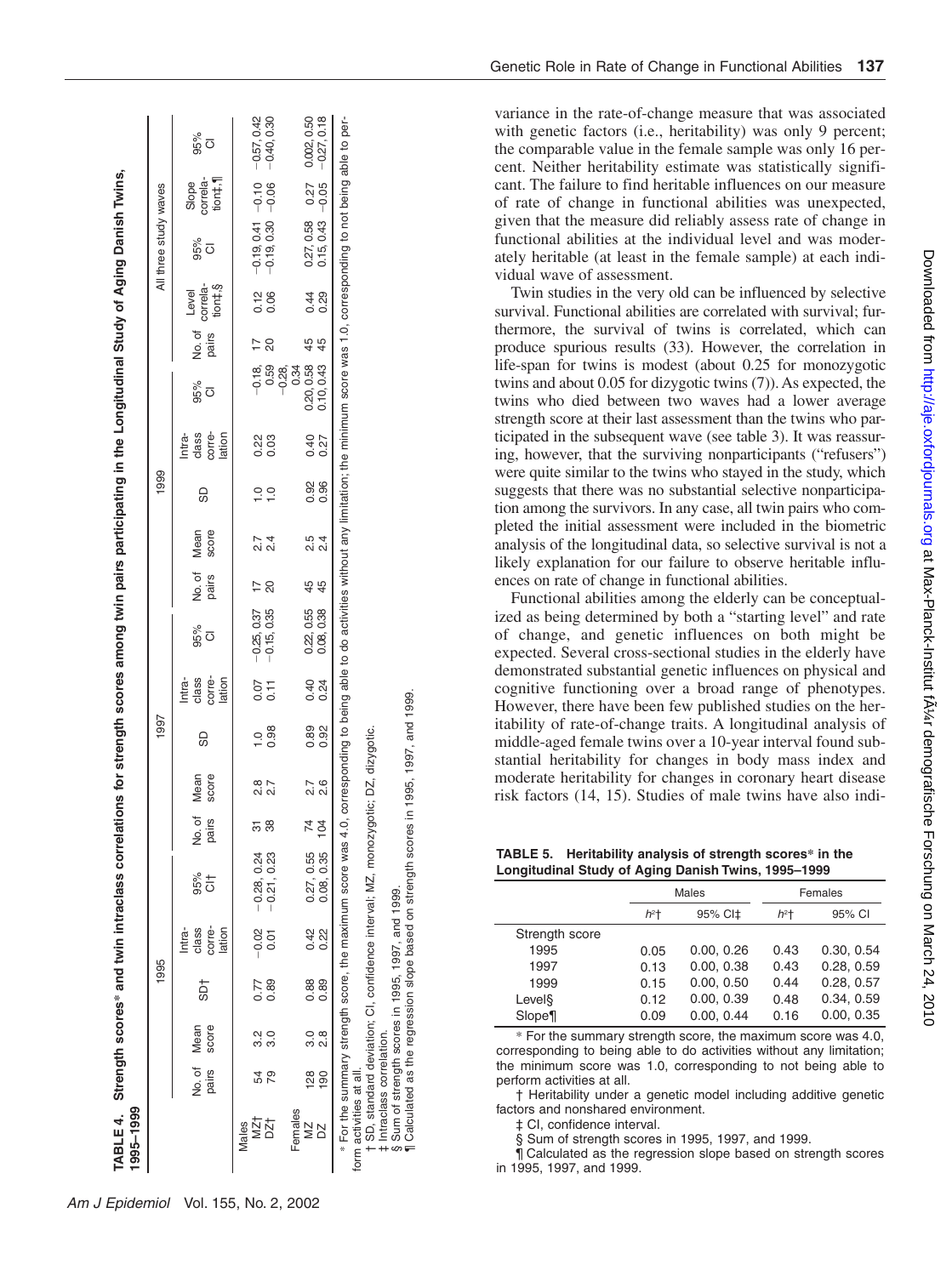cated a genetic influence on change in weight over a 43-year interval (13) but not on bone loss over a 16-year interval (12). A common feature of all of these studies is that the heritability of rate of change is not larger than the heritability of the phenotypes in cross-sectional analyses.

It has recently been suggested that rate-of-change phenotypes may be especially appropriate targets for molecular genetic investigations aimed at identifying the specific genes influencing human aging (11). This recommendation does not appear to have received support in previous investigations of rate-of-change phenotypes that have reported relatively low levels of heritability (12–15). To be successful, a large-scale molecular genetic study of a rate-of-change phenotype should, at a minimum, satisfy the following criteria: 1) rate of change is inexpensively and reliably assessed; 2) attrition over the multiple waves of assessment is minimal; and 3) rate of change is at least moderately heritable.

Our analysis of the strength measure illustrates some of the difficulties geneticists will have in attempting to identify suitable rate-of-change phenotypes for molecular genetic investigation. There is, of course, overwhelming evidence that functional ability declines with age, and our analysis of the strength measure confirmed that decline over a 4-year period in a sample of persons who were 80 years old, on average, at initial assessment. Importantly, decline in strength scores was observed at the individual level as well as the aggregate level. Nearly 80 percent of the sample of individuals who participated in all three waves of assessment showed a negative slope of strength score against assessment wave. The costs associated with administering the strength scale are relatively low, yet the resulting scale has impressive reliability and validity properties. Item-level responses paralleled the decline observed at the aggregate level, and a very high intercorrelation of responses over assessments was observed at the scale level as well as at the individual item level.

Nonetheless, it would be difficult to argue that rate of change on the strength scale would be a suitable phenotype for molecular genetic investigation. Biometric analysis of the twin data indicated that the heritability of rate of change on the strength scale was modest and not statistically significant in both the male and female samples. It may be that retest intervals longer than 4 years would produce rate-of-change phenotypes that were more heritable than was observed in the 4-year interval used in the present study. For example, Fabsitz et al. (13) reported that change in body mass index over a 43 year interval was 70 percent heritable in a sample of men aged 23 years (on average) at initial assessment. Identifying heritable influences on rate-of-change phenotypes may require initial samples of persons who are middle-aged or younger at initial assessment, with retest intervals that are measured in decades rather than single years. However, molecular geneticists are not likely to want to wait 40, 20, or even 10 years to obtain material for their investigations, and long retest intervals are likely to be associated with relatively high levels of attrition (loss to mortality was a major factor in our sample of predominantly octogenarians). Nonetheless, follow-up of large middle-aged samples originally assessed many years previously may be an attractive alternative to trying to measure rate of change in an elderly sample.

Experience with the LSADT provides further evidence of the difficulty of assessing rate of change in elderly samples for molecular genetic investigation. In the LSADT, participation rates at each wave of assessment were relatively high, probably because the assessment was relatively brief (less than 2 hours) and was completed in the respondent's residence. Nonetheless, 60 percent of the sample members who completed the 1995 survey did not participate in the 1999 survey, half being lost to mortality. Sample loss was even more pronounced at the twin-pair level, since only 127 (28 percent) of the 451 pairs who completed the strength assessment in 1995 completed it again in 1999. Thus, researchers conducting candidate gene studies of rate-of-change phenotypes (which would be based on samples of individuals) might expect that 60 percent or more of a sample of very old persons would be lost to follow-up, while in genetic linkage studies of rate of change (which would be based on samples of relatives), there might be a sample loss to follow-up as high as 70 percent. Clearly, attrition rates like these represent a significant challenge to large-scale molecular genetic studies of rate-of-change phenotypes, even when they are based on long retest intervals.

Our analysis of the strength scale at the individual waves of assessment suggests an alternative approach for identifying phenotypes for molecular genetic analysis in human aging research. At each wave of assessment, strength scores were moderately heritable, at least in the female sample, and aggregating scale scores over multiple waves of assessment had little impact on heritability. This suggests that a single assessment would suffice in identifying all of the relevant genetic variance. We believe that the strength score in this sample of very old persons probably does reflect rate of change, albeit over a very long interval. Even though our sample was not assessed earlier in life, we can confidently say that the vast majority of LSADT participants were able to walk up two flights of stairs, engage in light exercise, and run 100 m when they were young and middle-aged. The difficulties they are having with these activities in late life thus reflect a change from a higher level of functioning. Consequently, a single-wave assessment of physical functioning might be an attractive alternative to assessing rate of change over multiple waves of assessment.

Understanding the genetic contribution to human aging should be a priority in gerontologic research over the next decade. Nonetheless, our analysis of the multiple waves of functional ability data in the LSADT serves to highlight some of the difficulties human molecular geneticists will encounter as they turn their attention to aging. At this initial stage of inquiry, it is essential that a range of phenotypes and research designs be critically evaluated for their suitability to support molecular genetic analysis.

# **ACKNOWLEDGMENTS**

This study was supported by the US National Institute on Aging (grant NIA-PO1-AG08761), the Danish Research Councils, and the Danish National Research Foundation.